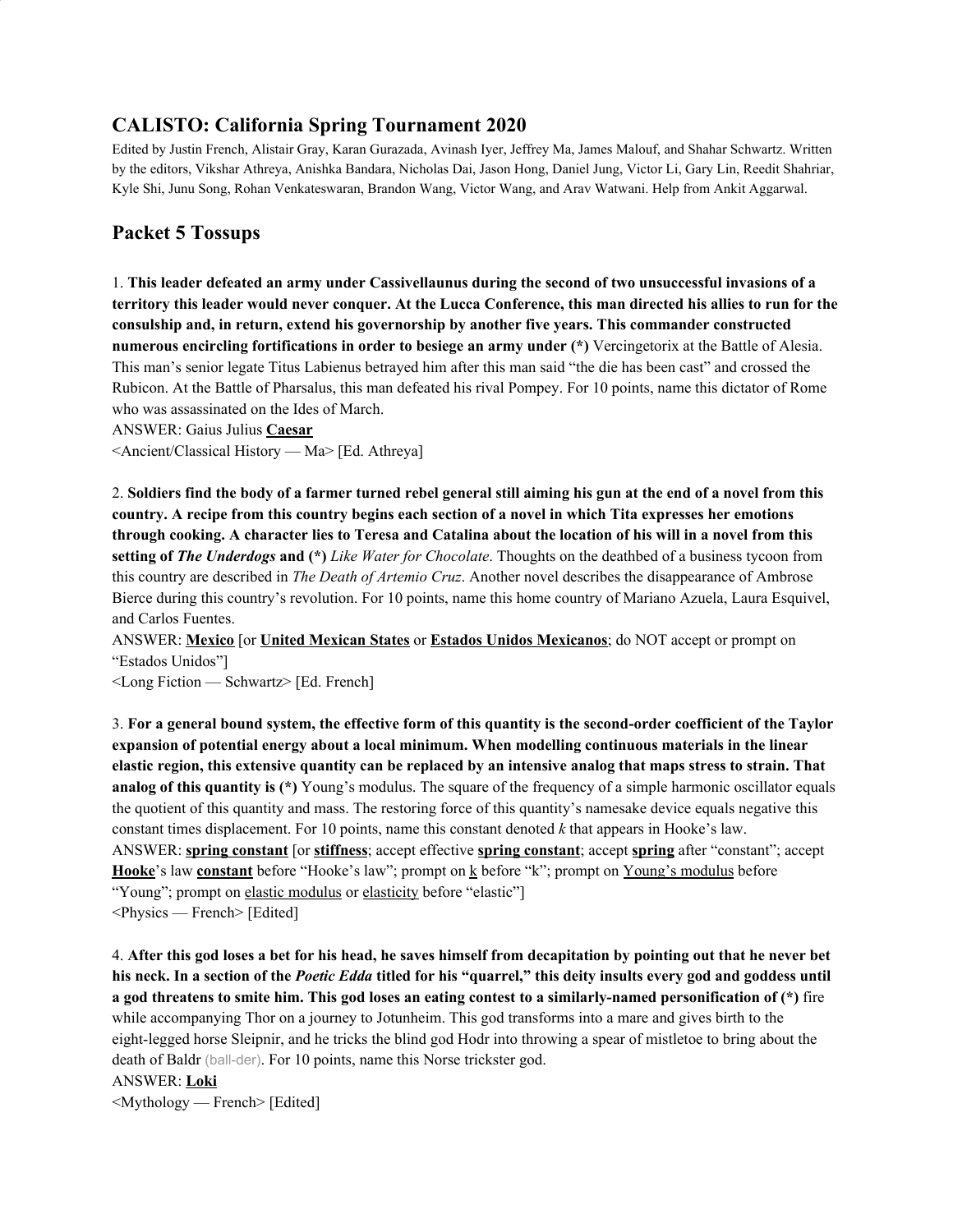5. **A queen of this name founded the Sorbonne's** ("sore-bun's") **College of Navarre** (nuh-VAHR)**. In an English** folk ballad, a "lovely" girl with this name steals a gold ring and a "milk-white steed" from a man who had attempted to seduce her. A mythical pope with this first name was stoned to death after giving birth during a **procession. Legendarily, a saint with this name was visited by (\*)** Michael, St. Margaret, and St. Catherine, in her father's garden. That woman with this first name was captured by the Burgundian faction during the Hundred Years' War and burned at the stake as a witch. For 10 points, give this first name of the French heroine who broke the siege of Orleans.

ANSWER: **Joan** [or **Joana** or **Jeanne** or **Ioannes**; accept "**Lovely Joan**" or **Pope Joan** or **Joan of Arc** or **Jeanne d'Arc**]

<Mixed/Other — French> [Edited]

6. The covariance between a given trait and this quantity is central to the Price equation. The rate of increase **in this quantity is proportional to population variance according to Fisher's fundamental theorem. Kin selection increases the "inclusive" form of this quantity. (\*)** Landscapes of this quantity can be used to model the relationship between genotype and reproductive success. This quantity, which is equal to zero for sterile animals, increases when natural selection occurs. For 10 points, name this measure of an organism's ability to survive and reproduce in a given environment.

ANSWER: **fitness**  $\leq$ Biology — Bandara $\geq$  [Edited]

7. In this modern-day country, a pair of man-eating lions interfered with a project to construct a railroad. **The White Highlands in what is now this country were set aside exclusively for European settlement. The Kapenguria Six were arrested during a conflict in this modern-day country, which also saw the British construct "protected villages" to detain civilians. Dedan Kimathi led the (\*)** Mau Mau rebellion in this country shortly before its independence from Britain. Kikuyu farmers lost their land to the British in, for 10 points, what east African country whose first prime minister was Jomo Kenyatta?

ANSWER: Republic of **Kenya** [or Jamhuri ya **Kenya**]

<African History — Shahriar> [Ed. Athreya]

8. **Satirical composer Peter Schikele** (SHIK-a-lee) **"rediscovered" pieces by a son of this composer named "Pretty Damned Quick." A D minor chaconne** (chah-CUN) **ends the second of six sonatas and partitas this** composer wrote for solo violin. In one collection, this composer wrote a six-voice fugue on a *theme regium*. Pairs of viola de braccio and de gamba replace the violins in a concerto by this composer of The (\*) Musical *Offering*. An extended harpsichord cadenza features in the fifth of six instrumental concertos this composer wrote for Margrave Christian Ludwig. For 10 points, name this baroque composer of the *Brandenburg Concertos*. ANSWER: **Johann Sebastian Bach** [or **J. S. Bach**; prompt on Bach or Johann Bach; do NOT accept or prompt on other Bachs like "Johann Christian Bach" or "Carl Philip Emmanuel Bach"] <Classical Music — Gurazada> [Ed. Ma]

9. One section of this text addresses a figure as the "Master of the Day of Judgement." Another section of this text describes a group of seven young men who sleep for 309 years in a cave. Anyone who has memorized this text completely is called a *hafiz*. This text describes two events known as Isra and Mi'raj, collectively referred **to as the (\*)** Night Journey. The revelation of this text occurred near the Cave of Hira. The Throne Verse is part of this text's second chapter, which is called "The Cow." Except for one, all of the suras of this text begin with the word *bismillah*. For 10 points, name this holy book of Islam.

ANSWER: the **Quran** [or **Qur'an** or **Koran**]

<Religion — Athreya/Venkateswaran> [Ed. Dai]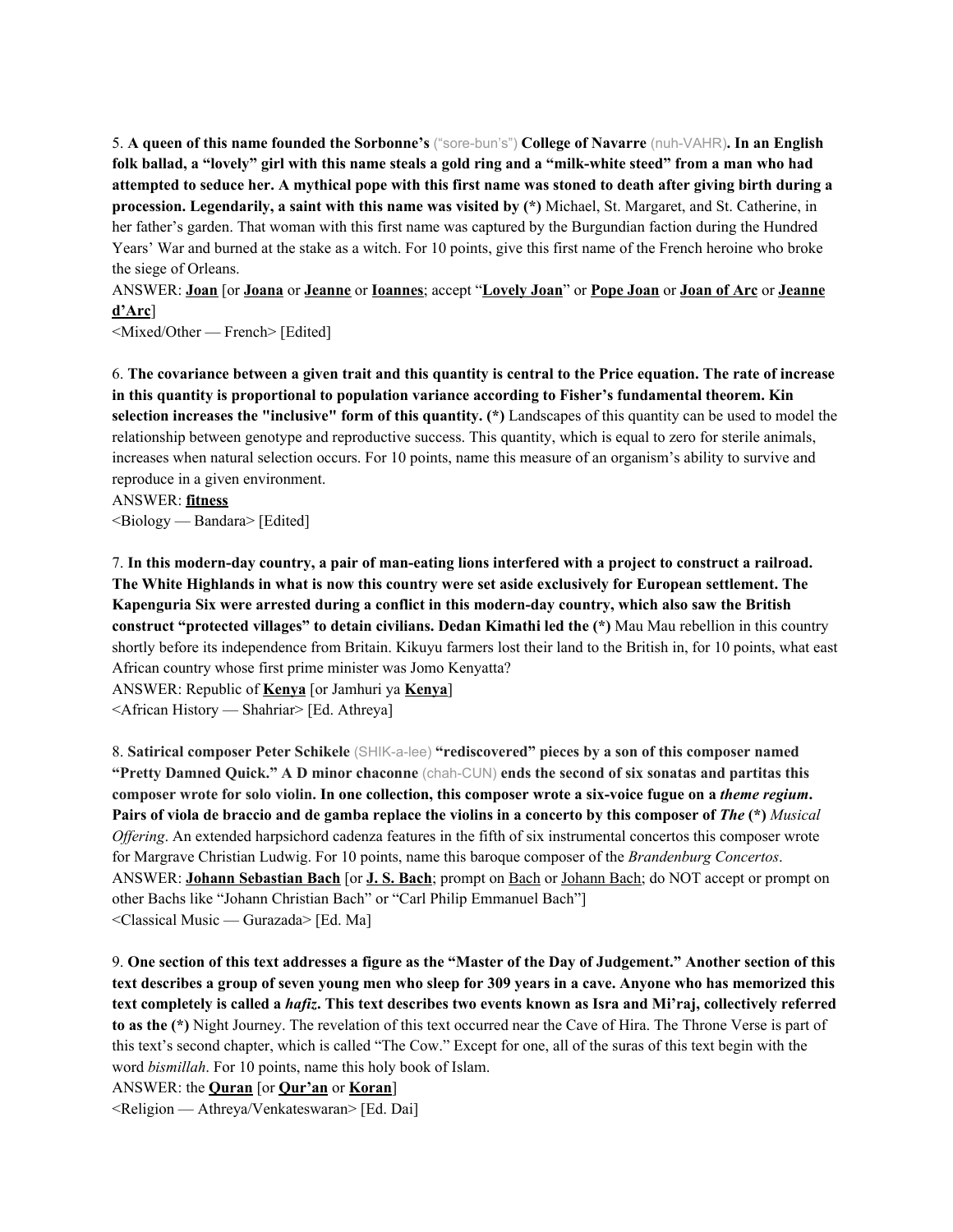10. This author described the "close bosom-friend of the maturing sun" in a poem addressed to a "season of mists and mellow fruitfulness." A later poet honored this author in a poem in which this author's "soul... like **a star / Beacons from the abode where the eternal are." This author of (\*)** "To Autumn" was the dedicatee of an elegy by Percy Shelley called "Adonais." This author observed that "Heard melodies are sweet, but those unheard / Are sweeter" in a poem addressed to a "foster-child of silence and slow time." That poem declares that "beauty is truth, truth beauty." For 10 points, name this British Romantic poet of "Ode on a Grecian Urn." ANSWER: John **Keats**

<Poetry — Schwartz> [Ed. French]

11. A song titled after this musician oddly transitions from a B major chord to an F minor-7 on the lyrics "They can feel it all over." This musician, who is called "Sir" in the title of a song by Stevie Wonder, **collaborated with his trombonist Juan Tizol on the songs "Caravan" and "Perdido." This musician's band was succeeded by Cab Calloway's band at the (\*)** Cotton Club. This pianist, who often collaborated with Billy Strayhorn, composed the standards "Mood Indigo" and "It Don't Mean a Thing." For 10 points, name this swing-era bandleader whose orchestra often performed "Take the 'A' Train."

ANSWER: Duke **Ellington** <Jazz — French> [Edited]

12. **This author wrote "A beautiful and silent Sphinx has watched me" in a poem dedicated to Marcel** Schwob. A character in a play by this author claims that losing *both* parents "looks like carelessness." In a play by this author, Lord Darlington is suspected of having an affair with Mrs. Erlynne, who turns out to be **the title character's mother. In a play by this author, a character who loves (\*)** cucumber sandwiches claims to be "bunburying" when he wants to avoid social interactions. In that play, Algernon Moncrieff and Jack Worthing take on the same alias. For 10 points, name this gay Irish playwright of *Lady Windermere's Fan* and *The Importance of Being Earnest*.

ANSWER: Oscar **Wilde** <Drama — Iyer> [Ed. Schwartz]

13. **The behavior of ideal varieties of these substances can be described by the Thiele** (THEEL) **modulus. Those** "perfect" varieties of these substances are limited only by the rate of diffusion. Metallic examples of these **substances, such as Raney nickel, often function through adsorption. These substances can be classified as (\*)** homogeneous or heterogeneous depending on their phase relative to their substrate. The action of these substances can be represented as a reduction in the height of the peak on a reaction energy profile diagram. Biological variants of these substances are called enzymes. For 10 points, name these substances that lower activation energy and increase reaction rate.

ANSWER: **catalyst**s [accept perfect **catalyst**s] <Chemistry — Schwartz> [Ed. Gurazada]

14. **Kathy Alice Drew represented one side in a Supreme Court case regarding these things. In a photograph** taken by Stanley Forman, an angry Joseph Rakes uses one of these things to attack lawyer Ted Landsmark. Michael Strank, Frank Sousley, and Harlan Block died shortly after taking a picture with one of these things. **The Supreme Court case (\*)** *Texas v. Johnson* concerned free speech as it relates to the burning of this symbol. The most famous picture taken by Joe Rosenthal depicts this symbol being raised on Iwo Jima. For 10 points, *The Soiling of Old Glory* depicts the desecration of what symbol first created by Betsy Ross?

ANSWER: **US flag**s [or **United States flags** or **American flags** or the **Stars and Stripes** or **Old Glory**; prompt on flags]

<US History — Iyer> [Edited]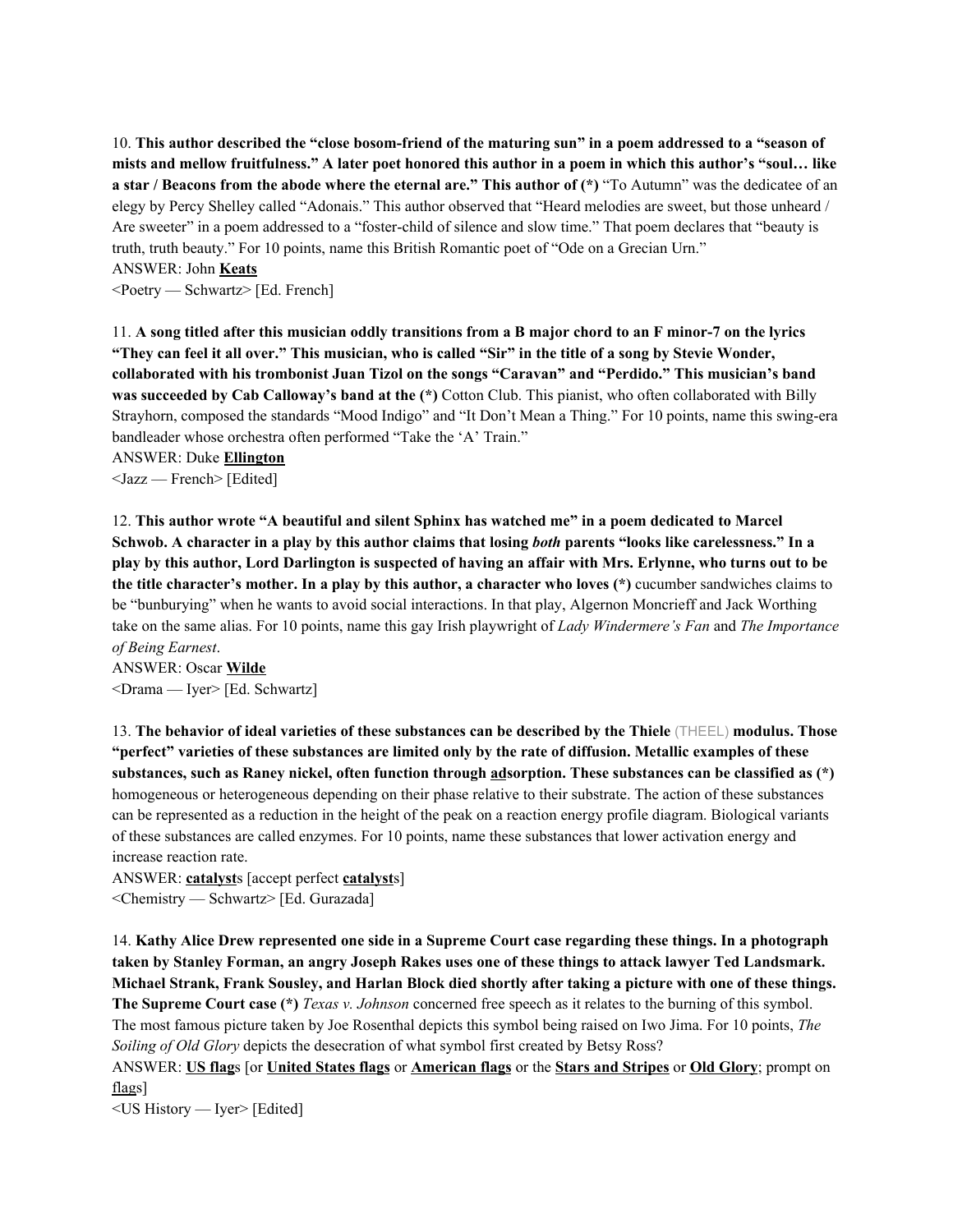15. Paul Cezanne remarked that this artist "is only an eye... but what an eye!" This artist's paintings are **displayed in two specially constructed oval rooms at the Musée de l'Orangerie** (loh-RON-juh-ree)**. While** staying at St. Thomas' Hospital, this artist painted the series *Houses of Parliament* at different times of day. Louis Leroy (Ie-RWAH) coined the name of this artist's movement after viewing his painting of a morning in **(\*)** Le Havre (luh AHV). At the end of his life, this artist painted a series of yellow and white flowers under a Japanese footbridge in Giverny (zhee-vair-NEE). For 10 points, name this French artist of *Impression, Sunrise* and many paintings of water lilies.

ANSWER: Claude **Monet**  $\leq$ Painting — Li $\geq$  [Ed. Malouf]

16. Roger Fenton depicted this war in a photograph whose title quotes from Psalm 23. During this war, a **woman developed a namesake "rose diagram" while working at the Selimiye** (sel-im-i-ye) **Barracks. Colin Campbell's 93rd Sutherland Highlanders became known as the Thin Red Line after repulsing a cavalry charge during a battle in which gunners attacked Malakoff Redoubt. This war's (\*)** Siege of Sevastopol included the Battle of Balaclava and the Charge of the Light Brigade. A nurse in this war became known as the "lady with the lamp." For 10 points, Florence Nightingale served in what war in which the Russian and Ottoman empires fought over a peninsula in the Black Sea?

ANSWER: **Crimea**n War <European History — Shahriar> [Ed. Iyer]

17. According to satellite evidence, over two dozen religious sites set up by these people, like the Imam Asim **shrine, were destroyed between 2016 and 2018. The New York Times published secret speeches made in 2014** that urged "absolutely no mercy" for these people. Some of these people incited July 2009 riots in the **autonomous region named after these people. That region, sometimes referred to as East (\*)** Turkestan, has its capital at Ürümqi (oo-ROOM-chee). Hundreds of thousands of these people, who are mostly Muslim, have been forced into internment camps in the Xīnjiāng region of China. For 10 points, name this persecuted Chinese ethnic minority.

ANSWER: **Uyghur**s [or **Uighur**s or *Wéiwúěrs*; prompt on Muslims or Chinese people or Chinese Muslims] <Current Events — Dai> [Ed. Gray]

18. A technique businesses use to prevent this action is colloquially referred to as a "poison pill." People **targeted by this action may be protected with a "golden parachute." Michael Milken introduced high-yield** "junk" bonds to finance this action, leading to so-called "raiders" performing it in the 1980s. This action may **be preceded by a (\*)** tender offer. This action is termed "horizontal" if it involves competing companies, while if it is done against the wishes of the board of directors, it is called "hostile." Companies operating in different business areas perform this action to conglomerate. For 10 points, name this general action in which one company buys or joins another company.

ANSWER: **mergers** and **acquisitions** [accept **mergers** or **acquisitions** or **M and A** or **takeover** or hostile **takeover** or **buyout** or leveraged **buyout** or **consolidation** or horizontal **merger**; accept **conglomeration** before "conglomerate"; prompt on integration or horizontal integration; prompt on firings or layoffs or dismissals or contract termination by asking "Those dismissals are due to what previous action?"] <Economics — Shi> [Ed. French]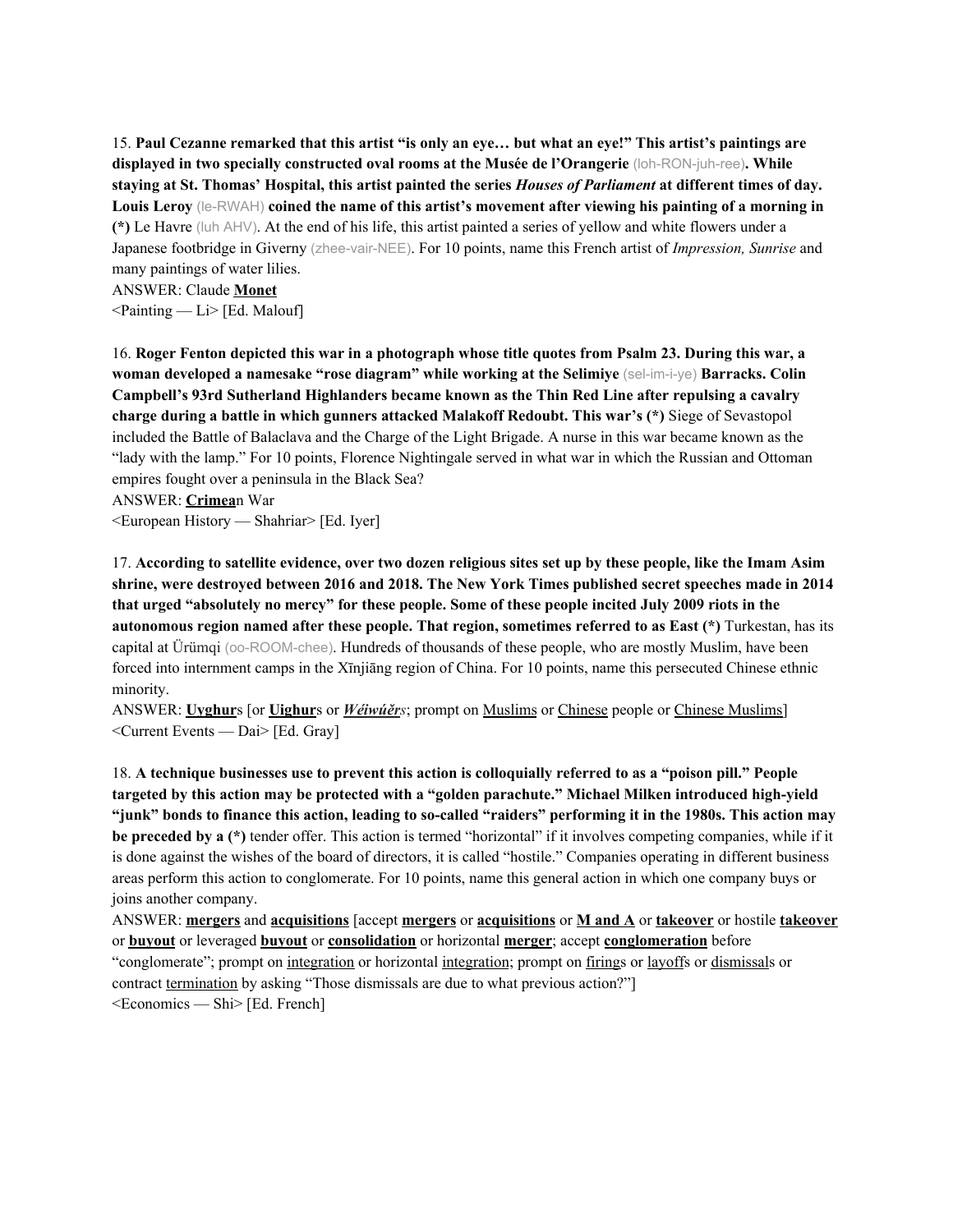19. In this work, a character formerly known as "Golden Cicada" is repeatedly attacked because his flesh is said to have restorative properties. A character in this work urinates on a bronze pillar before discovering that it is actually a finger. An abridged translation of this work by Arthur Waley refers to two of its **characters as (\*)** "Sandy" and "Pigsy." A character in this work is imprisoned under Mount Wǔháng for 500 years after he is unable to escape the Buddha's palm. That character accompanies a monk named Xuánzàng (shwen-zong) on a quest to obtain Buddhist holy texts. For 10 points, name this classic Chinese novel in which the Monkey King Sun Wukong travels to India.

ANSWER: *Journey to the West* [or *Xī Yóu Jì*] <Long Fiction — Schwartz> [Edited]

20. When two of these objects merge with each other, they may form a kilonova. The crust and mantle of **these objects is predicted to contain degenerate matter called nuclear pasta. These objects form when the inward force of gravity is strong enough to overcome electron degeneracy pressure, which occurs at masses** *greater* **than the (\*)** Chandrasekhar (st chohn-druh-SHAY-kar) limit. The lighthouse model explains how rapidly rotating examples of these objects appear as periodic radio sources called pulsars. These stars are more dense than white dwarfs. For 10 points, name these extremely dense stars primarily composed of a namesake uncharged subatomic particle.

ANSWER: **neutron star**s [prompt on stars before "star"; prompt on pulsars before "pulsar"; accept just **neutron** after "star;" do NOT accept or prompt on "neutron" before "star"]

<Astronomy — Schwartz> [Ed. French]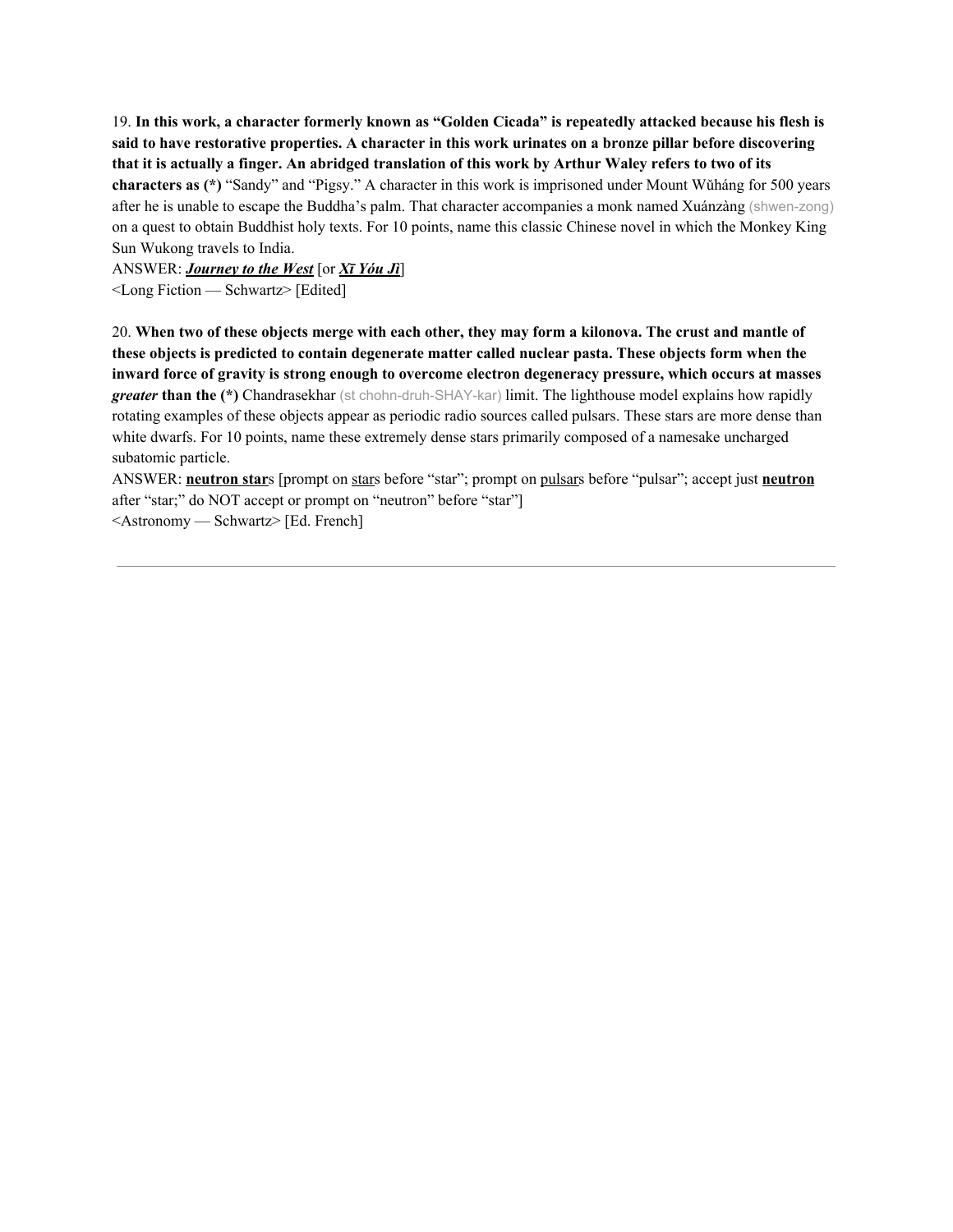# **Packet 5 Bonuses**

1. The number of these entities within a given energy level is given by the multiplicity, represented by a capital omega. For 10 points each:

[10] Name these entities, which are any unique and specific configurations of a thermodynamic system.

### ANSWER: **microstate**s

[10] This quantity can be defined as Boltzmann's constant times the natural logarithm of the number of microstates. This quantity is usually symbolized *S* and is often interpreted as the amount of disorder in a system.

### ANSWER: **entropy**

[10] Three-halves Boltzmann's constant times this quantity gives the average kinetic energy for a particle in a monatomic ideal gas.

ANSWER: **temperature** [accept **temp**; prompt on *T*] <Physics — Gurazada> [Edited]

2. Three of these sounds, represented by the English letters "p", "t", and "k," are present in almost all languages. Furthermore, almost all languages with exactly three of these sounds have those exact three. For 10 points each: [10] Name these consonants created by completely restricting the passage of air.

ANSWER: **stop** consonants [or **plosive**s or oral **occlusive**; prompt on obstruent]

[10] In this language, a glottal stop may be represented by the letter *hamza*. The Spanish words "ojalá" (o-ha-LA) and "ajedrez" (ah-hay-dreise) originate from this language, which has the second greatest influence on Spanish after Latin.

#### ANSWER: **Arabic**

[10] A glottal stop is an allophone of the "t" phoneme in the Cockney dialect of this other language. A prestige dialect of this language is known as Received Pronunciation or as "the Queen's" variant of this language. ANSWER: **English** [accept British **English**]

<Linguistics — French> [Ed. Gray]

3. A poem about one of these events describes "blood on the leaves and blood at the root" while the "scent of magnolia" hangs in the air. For 10 points each:

[10] Name these events. A sheriff in the James Baldwin story "Going to Meet the Man" finds that he does not have erectile dysfunction after he witnesses one of these events.

ANSWER: **lynching**s [prompt on killing or murder or other near-synonyms] (The poem is "Strange Fruit," written by Abel Meeropol and sung by Billie Holliday.)

[10] Baldwin criticised this author for portraying Bigger Thomas as a stereotypical violent black man in the essay "Everybody's Protest Novel." This author wrote about his involvement with the Communist Party in his autobiographical novel *Black Boy*.

ANSWER: Richard **Wright** [or Richard Nathaniel **Wright**] (The collection is titled *Notes of a Native Son*.)

[10] "Everybody's Protest Novel" also criticizes this author's novel *Uncle Tom's Cabin* for being overly sentimental, and for implying that the key to resisting evil men like Simon Legree is to pray to a white god instead

of act.

ANSWER: Harriet Beecher **Stowe**

<Other Literature — Schwartz> [Edited]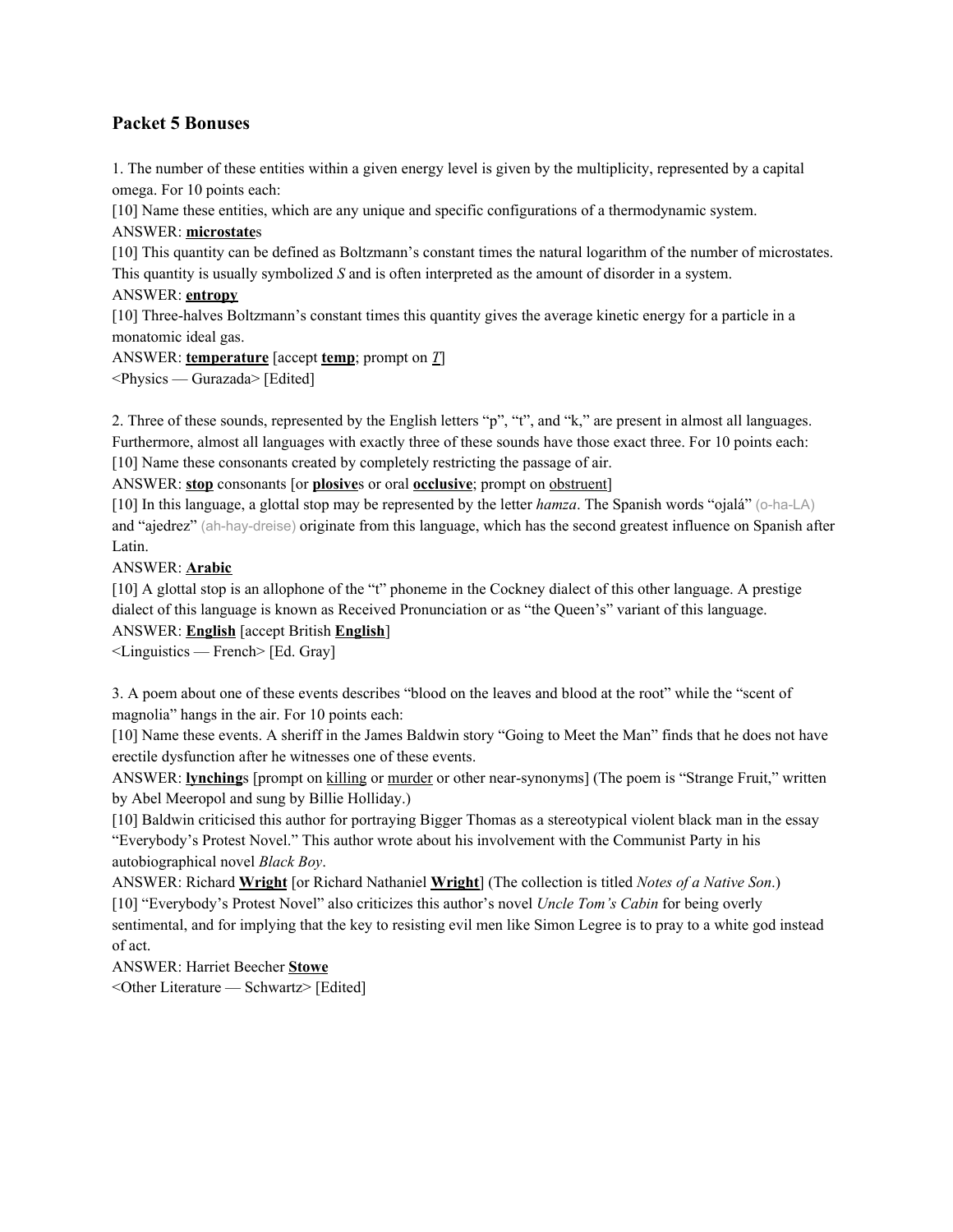4. One composer from this country used recordings of bird songs in his *Cantus Arcticus*. For 10 points each: [10] Name this home country of Eino Rautavaara and the director of the San Francisco Symphony, Esa-Pekka Salonen. A cor anglais ("core" on-GLAY) solo represents a mythical swan in an adaptation of this country's national epic.

#### ANSWER: **Finland** [or Republic of **Finland** or **Suomi**]

[10] That cor anglais solo is from this Finnish composer's *Lemminkäinen* (LEM-min-kay-nen) *Suite*. His other nationalistic compositiosn include *Finlandia* and the *Karelia Suite*.

ANSWER: Jean **Sibelius** [or Johan Julius Christian **Sibelius**]

[10] Sibelius's seventh symphony unusually has this many movements instead of the standard four. Danish composer Carl Nielsen's clarinet concerto also has this many movements.

ANSWER: **one** [or **1**; accept **single** movement]

<Classical Music — Gurazada> [Ed. Ma]

5. This commander once won a battle against a large opponent force by bribing enemy Kipchaks, defeating the rest of the force, and then slaughtering the Kipchaks' troops and stealing their baggage train. For 10 points each:

[10] Name this undefeated military commander, known as a "dog" or noyan of Temüjin, who engineered victories at the battles of Mohi and the Kalka River.

ANSWER: **Subutai** [or **Subotai** or **Bagatur**]

[10] The Great Cavalry Raid, which was engineered by Subotai, encircled this body of water. Astrakhan lies on this largest lake in the world.

ANSWER: **Caspian** Sea

[10] Cumans who had earlier lost the Battle of the Kalka River moved to this kingdom, whose king Béla IV lost the battle of Mohi to Subotai. This kingdom was later ruled by Matthias Corvinus.

ANSWER: **Hungary** [or Kingdom of **Hungary** or **Magyarország** or **Magyar Királyság**]

<Asian History — Iyer> [Edited]

6. The narrator of this novel comments on his "judicious use of words" when he tells the reader that he "did what little had to be done" when, in reality, he removed evidence of a murder he committed. For 10 points each: [10] Name this novel in which the unreliable narrator, Dr. James Sheppard, blackmails Mrs. Ferrars and then kills the title character.

## ANSWER: *The Murder of Roger Ackroyd*

[10] The identity of Roger Ackroyd's murderer is found out by this detective, who had retired to the country to grow vegetable marrows. This Belgian frequently boasts of his "little gray cells."

## ANSWER: Hercule **Poirot** [or **Hercule**]

[10] This author wrote many mystery novels featuring Hercule Poirot, including *The Murder of Roger Ackroyd*. Poirot determines that twelve people all conspired to murder Cassetti in this author's novel *Murder on the Orient Express*.

ANSWER: Agatha **Christie**

<Long Fiction — Venkateswaran> [Ed. French]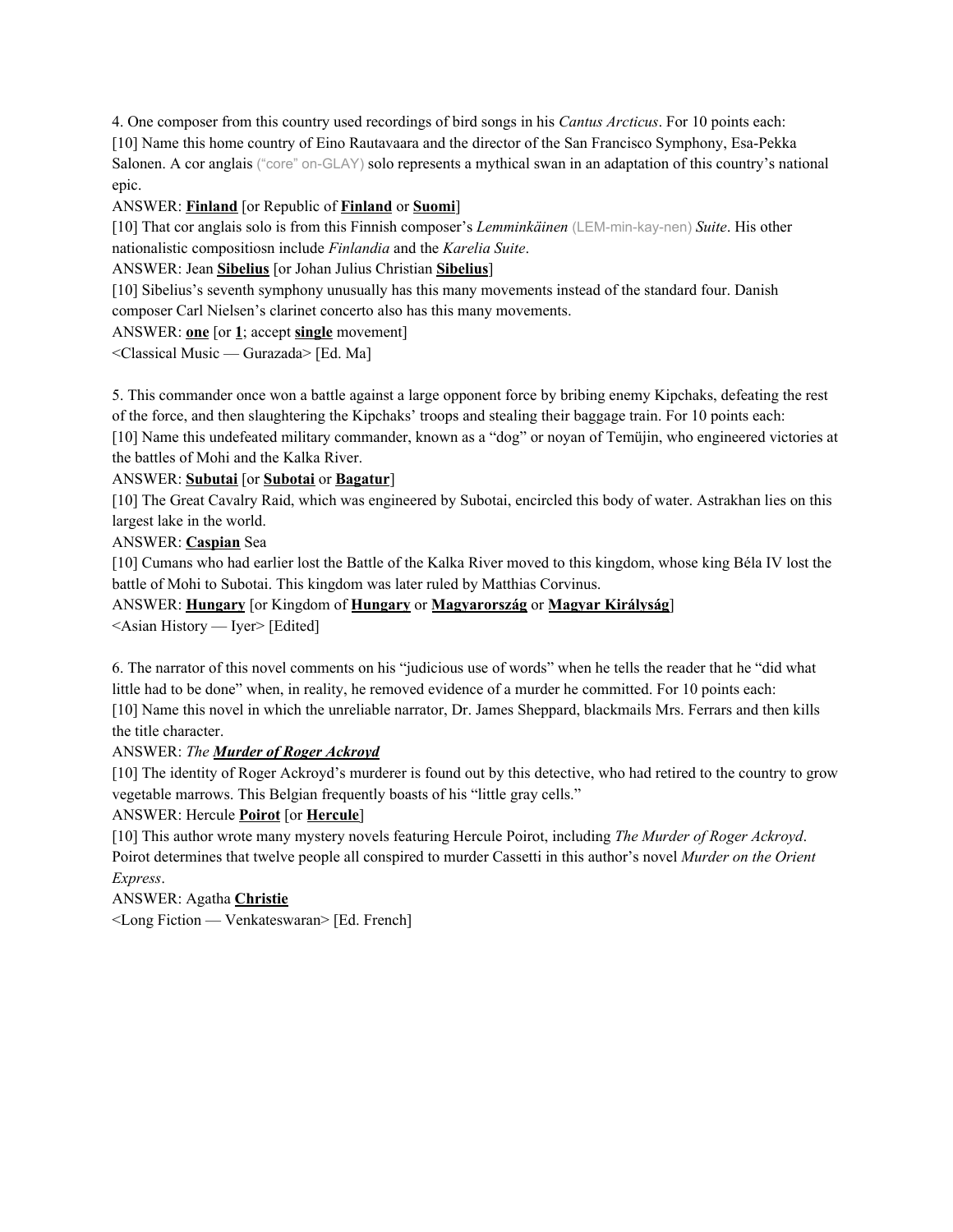7. The first kind of numbers named after this mathematician counts permutations with a given number of cycles, while the second kind counts partitions into a given number of sets. For 10 points each:

[10] Name this mathematician. A formula named for this combinatoricist states that a certain function is asymptotic to "the square-root of 2 pi *n* times quantity *n* over *e* to the *n*th."

ANSWER: James **Stirling** [accept **Stirling** numbers of the first kind or **Stirling** numbers of the second kind or **Stirling**'s formula or **Stirling**'s approximation]

[10] Stirling's formula is an asymptotic formula for this function. This function equals the product of every integer from one to *n*.

ANSWER **factorial** [prompt on bang or exclamation mark or exclamation point]

[10] Stirling numbers of the second kind are notated analogously to binomial coefficients, but instead of large parentheses they are written with these symbols. When listed, the elements of a set are enclosed within these symbols.

ANSWER: curly **brace**s [accept **curly bracket**s or **flower bracket**s or **squiggly bracket**s; prompt on brackets]  $\leq$ Math — Dai $>$  [Ed. French]

8. While serving in Naples, this military leader ordered the execution of revolutionary leader Francesco Caracciolo (fran-ches-co ca-ra-chee-o-lo). For 10 points each:

[10] Name this commander who sent the signal "England expects that every man will do his duty" while aboard the HMS *Victory*.

ANSWER: Admiral Horatio **Nelson**, 1st Viscount Nelson

[10] Nelson sent that message during this naval battle during the Napoleonic War, where his forces defeated a combined Spanish and French fleet led by Admiral Villeneuve (vill-ah-noove). A square in London is named in honor of this battle.

ANSWER: Battle of **Trafalgar**

[10] Nelson held a telescope to his blind eye and declared that he saw no signal, disobeying Admiral Hyde Parker's orders to retreat at this battle. The British successfully blockaded the Dano-Norwegian fleet at this battle.

ANSWER: Battle of **Copenhagen**

<European History — Shahriar> [Ed. Iyer]

9. A building in this style has an ornamental roof resembling an 18th century cabinet. For 10 points each:

[10] Name this architectural movement pioneered by Robert Venturi and Denise Scott Brown. It is characterized by eclectic and humorous designs and is named for coming after the dominant style of the early 20th century.

ANSWER: **postmodern**ism [accept word forms; do NOT accept or prompt on "modern" or "modernism"] [10] Venturi declared that "Less is a bore" in a parody of this architect's maxim "Less is more." This final director of the Bauhaus collaborated with Phillip Johnson on the Seagram Building.

## ANSWER: Ludwig **Mies van der Rohe** [prompt on Mies]

[10] Venturi and Brown described modernist buildings as "dead ducks" in a book titled for "learning from" this city. This city is home to casinos like the Luxor and Caesar's Palace.

ANSWER: **Las Vegas**

<Architecture — Ma> [Ed. Malouf]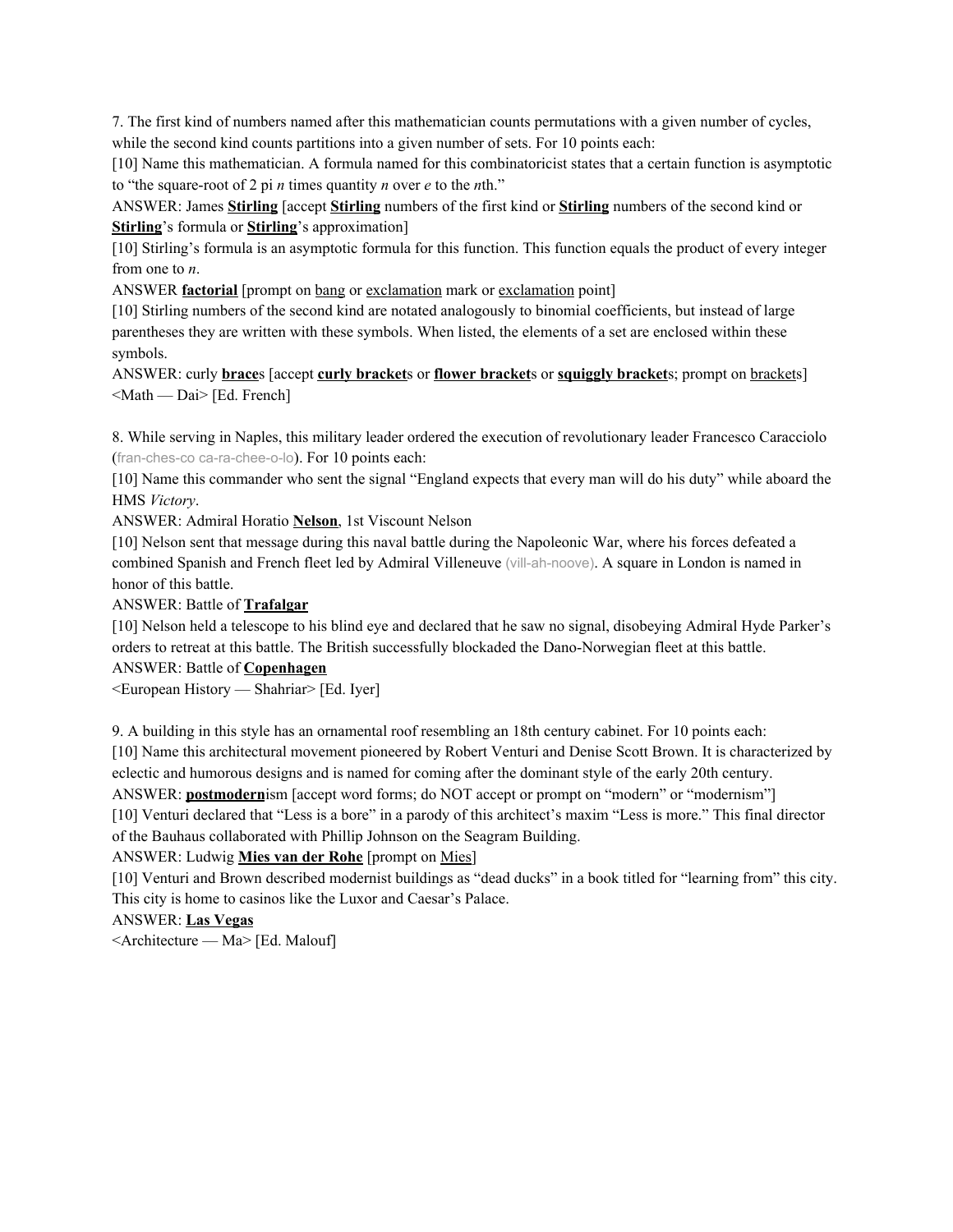10. As a metaphor for feeling pressured to pump out hits, this singer wrote the lyrics "You can't start a fire without a spark / This gun's for hire / Even if we're just dancing in the dark." For 10 points each:

[10] Name this singer of "Dancing in the Dark," which ironically became one of seven top-10 singles on his album *Born in the U.S.A.* This singer from New Jersey is nicknamed "The Boss."

ANSWER: Bruce **Springsteen** [or Bruce Frederick Joseph **Springsteen**]

[10] This singer cited Springsteen's "sex Americana" as an influence for her album *Born to Die*. This singer "got my red dress on tonight / dancing in the dark / in the pale moonlight" in that album's single *Summertime Sadness*.

#### ANSWER: Lana **Del Rey** [or Elizabeth Woolridge **Grant**]

[10] The lyric "Give me reasons why we should be complete / You should be with him, I can't compete" is on this other singer's *Slow Dancing in the Dark*. This singer is signed with the 88rising label.

ANSWER: **Joji** [or George **Miller**; prompt on Filthy Frank or Pink Guy]

 $\leq$  Pop Culture — Gray> [Edited]

11. This tissue transports water through transpirational pull, and its constituent cells are dead. For 10 points each:

[10] Name this vascular plant tissue responsible for transporting water. This tissue is the counterpart of phloem. ANSWER: **xylem**

[10] A theory of xylem function is named for involving surface tension and this phenomenon. Water exerts a force on itself in this phenomenon.

ANSWER: **cohesion** [accept **cohesion**-tension theory; prompt on capillary action; do NOT accept or prompt on "adhesion"]

[10] The most distinctive cells in xylem are vessel elements and these other cells, which have a very high surface area and lack perforation plates.

#### ANSWER: **tracheid**s

<Biology — Schwartz> [Ed. Gurazada]

12. For 10 points each, answer the following about the experimental art group Fluxus:

[10] The Fluxus artist Nam June Paik created art in this medium, such as a work depicting Charlotte Moorman playing the cello. Paik included a map of the United States made of neon lights in an early work in this medium titled *Electronic Superhighway*.

ANSWER: **video** art [or **video** installation]

[10] Fluxus artists also pioneered this type of art that is often staged in "happenings" involving audience participation. Marina Abramovic sat in a chair and locked eyes with members of the audience in a piece of this type called *The Artist is Present*.

ANSWER: **performance** art [do NOT accept or prompt on "performing arts"]

[10] This other Fluxus artist invited audience members to cut off her clothes in the performance art piece *Cut Piece*. This artist protested the Vietnam War by staging a week-long "Bed-In for Peace" with her husband John Lennon. ANSWER: Yoko **Ono**

<Other Visual Art — Ma> [Edited]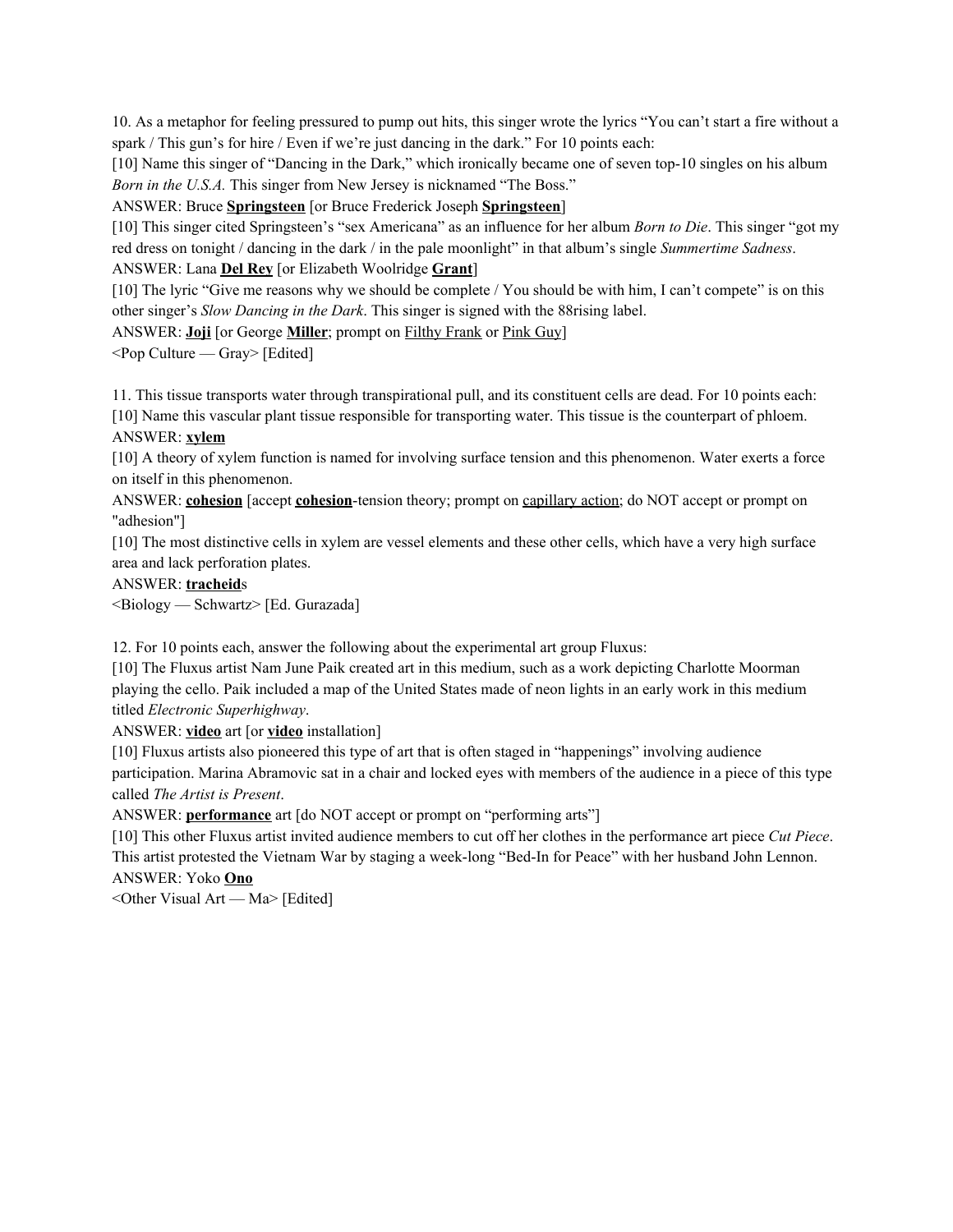13. In a story by this author, a group of monkeys attacks Bobby after Mrs. Das spills puffed rice. For 10 points each: [10] Name this author who included "A Temporary Matter" and "Mrs. Sen's" in her collection *Interpreter of Maladies*.

## ANSWER: Jhumpa **Lahiri**

[10] In this story from *Interpreter of Maladies,* Miranda has an affair with an older Indian man named Dev, but she stops after Rohin defines the title word as "loving someone you don't know."

# ANSWER: "**Sexy**"

[10] Most of the stories in *Interpreter of Maladies* are about Indian immigrants living in this country. Bengali author Bharati Mukherjee taught at this country's University of California, Berkeley.

ANSWER: **United States** of America [or **America** or **USA** or **U. S.**]

<Short Fiction — Schwartz> [Ed. French]

14. For 10 points each, answer the following about estuaries:

[10] Estuaries are classified as well-mixed, partially-mixed, or wedge depending on their distribution of this quantity. Mangroves can grow in brackish water, which has a higher value of this quantity than freshwater.

# ANSWER: **salinity** [or **salt concentration**]

[10] This largest currently-existing estuary is home to a blue crab whose populations have been affected by the parasitic dinoflagellate *Hematodinium*. This bay is the drowned river mouth of the Potomac River.

# ANSWER: **Chesapeake** Bay

[10] Besides drowned river mouths, estuaries may also be restricted-mouth estuaries created from the buildup of these structures. When these structures are no longer submerged, they form barrier islands.

ANSWER: **sandbar**s [or **bar**s or **shoal**s or **sandbank**s or **gravelbar**s; accept **bar**-built estuaries] <Ocean Science — French> [Edited]

15. The second line of the Marines' Hymn refers to American involvement in these wars on the "shores of Tripoli." For 10 points each:

[10] Name these wars fought between America and North African pirates in the early 19th century.

# ANSWER: **Barbary** Wars

[10] This third President of the United States declared the Barbary Wars. This president also made the Louisiana Purchase.

## ANSWER: Thomas **Jefferson**

[10] During the First Barbary War, this American commander recaptured and burned the USS *Philadelphia* after disguising his ship, the USS *Intrepid*, to look like a trading vessel.

# ANSWER: Stephen **Decatur** Jr.

<US History — Shahriar> [Edited]

16. This animal prays "from his heart's deep core" and flings himself "upward to Heaven" in Paul Laurence Dunbar's poem "Sympathy." For 10 points each:

[10] Name this animal. This metaphorical animal titles an autobiography describing its author's experience with racism and sexual assault during her childhood in Stamps, Arkansas.

ANSWER: the **caged bird** [accept *I Know Why the Caged Bird Sings*; prompt on bird]

[10] This African-American author wrote the autobiography *I Know Why the Caged Bird Sings*. In her poem "Caged Bird," this poet wrote that "the caged bird / sings of freedom."

ANSWER: Maya **Angelou**

[10] This poem by Angelou describes "species long since departed" whose "broad alarm… of hastening doom / Is lost in the gloom of dust and ages." She read it at Bill Clinton's inauguration.

## ANSWER: "**On the Pulse of Morning**"

<Poetry — Schwartz> [Ed. French]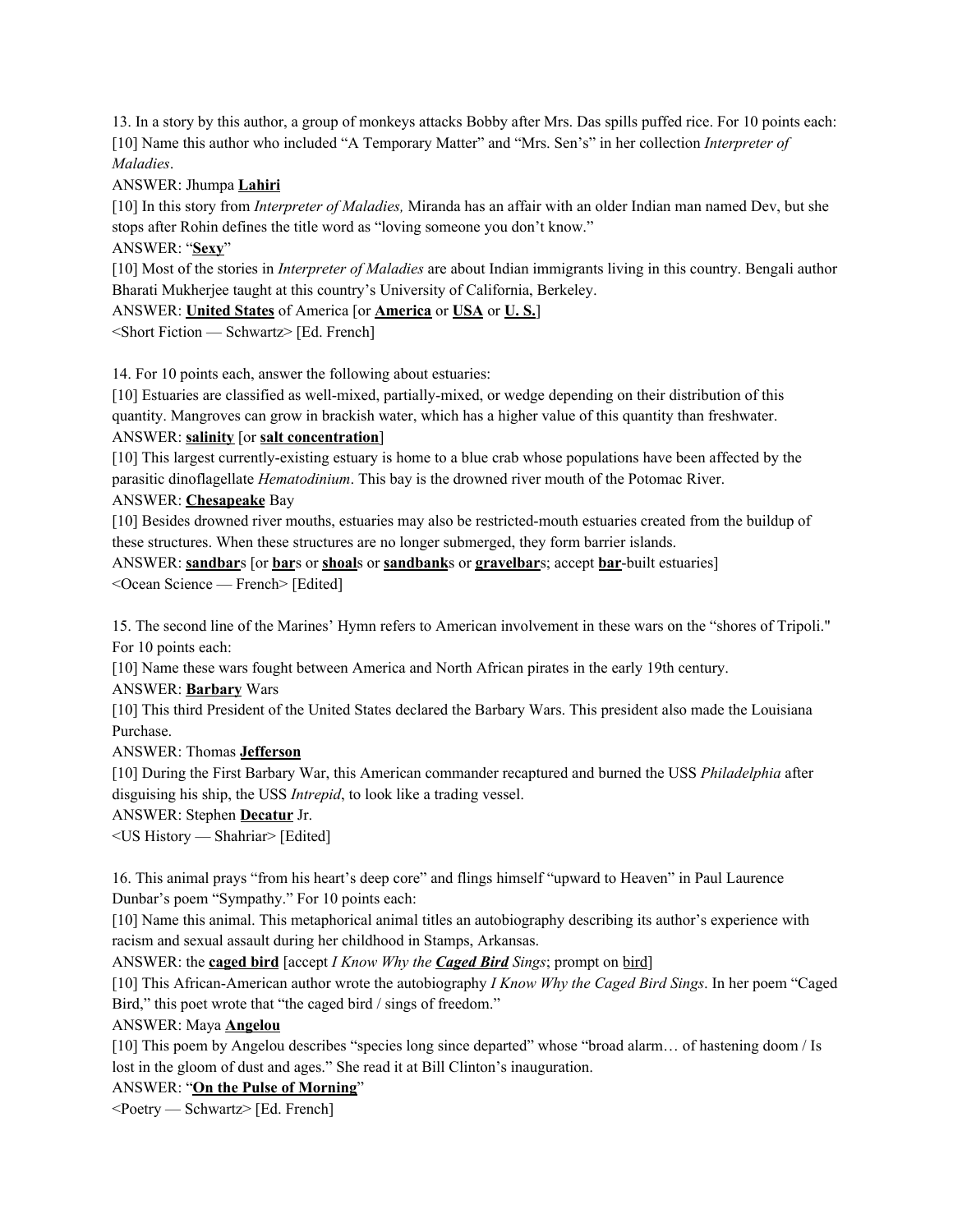17. The Ordinance of Labourers attempted to fix the wages of these people to those before the Black Death. For 10 points each:

[10] Name this social class of people who revolted after the Ordinance of Labourers was enacted. Many of this general class of people were resigned to a status of serfdom before the revolt.

ANSWER: English **peasant**s

[10] This namesake of an English peasant revolt led Kentish rebels in a raid on London. This man's head would later be kept on a pole and paraded throughout the city.

ANSWER: Wat **Tyler** [accept Walter **Tyler**]

[10] Wat Tyler led English peasants in an uprising that began after John of Gaunt introduced this type of tax to fund the Hundred Year's War.

ANSWER: **poll** tax [accept **head** tax or **capitation**]

<British/Commonwealth History — Athreya> [Edited]

18. For 10 points each, answer the following about nitriles ("NIGHT"-rials):

[10] Nitriles contain this kind of bond between a carbon atom and a nitrogen atom. This kind of bond is present between the two atoms of carbon monoxide.

ANSWER: **triple** bond

[10] Hydrolysis of nitriles produces this functional group, which contains a carbonyl bound to a hydroxyl and is often designated -COOH ("C-O-O-H"). This group condenses with an amino group to form a peptide bond. ANSWER: **carboxyl**ic acid

[10] Nitrile rubber is used to make examples of these objects that are more resistant to oil and acids than those made from natural rubber. These objects are used to protect chemists' hands in the lab.

ANSWER: nitrile **glove**s

<Chemistry — Gurazada> [Edited]

19. One figure in this religion, Papa Legba, is commonly depicted smoking a pipe. For 10 points each:

[10] Name this syncretic religion with roots in Yoruba culture. Members of this religion worship its Supreme Creator, Bondeye, although it is more prominently-known culturally for its namesake dolls.

ANSWER: **Voodoo** [or Haitian **Vodou** or **Vaudou** or **Vodun** or **Vodoun** or **Vodu** or **Vaudoux**]

[10] This other syncretic religion originated in Yoruba culture and spread to the Caribbean. Members of this religion perform rituals in the language of Lucumí.

ANSWER: **Santería** [or **Regla de Ocha** or La **Regla de Ifá** or La **Regla Lucumí**]

[10] Members of Santería (san-ter-EE-uh) worship these human forms of spirits. They are sent by the supreme god Olorun to guide humanity on Earth.

ANSWER: **orisha**s [or **orisa**s or **orixa**s]

<Religion — Venkateswaran> [Edited]